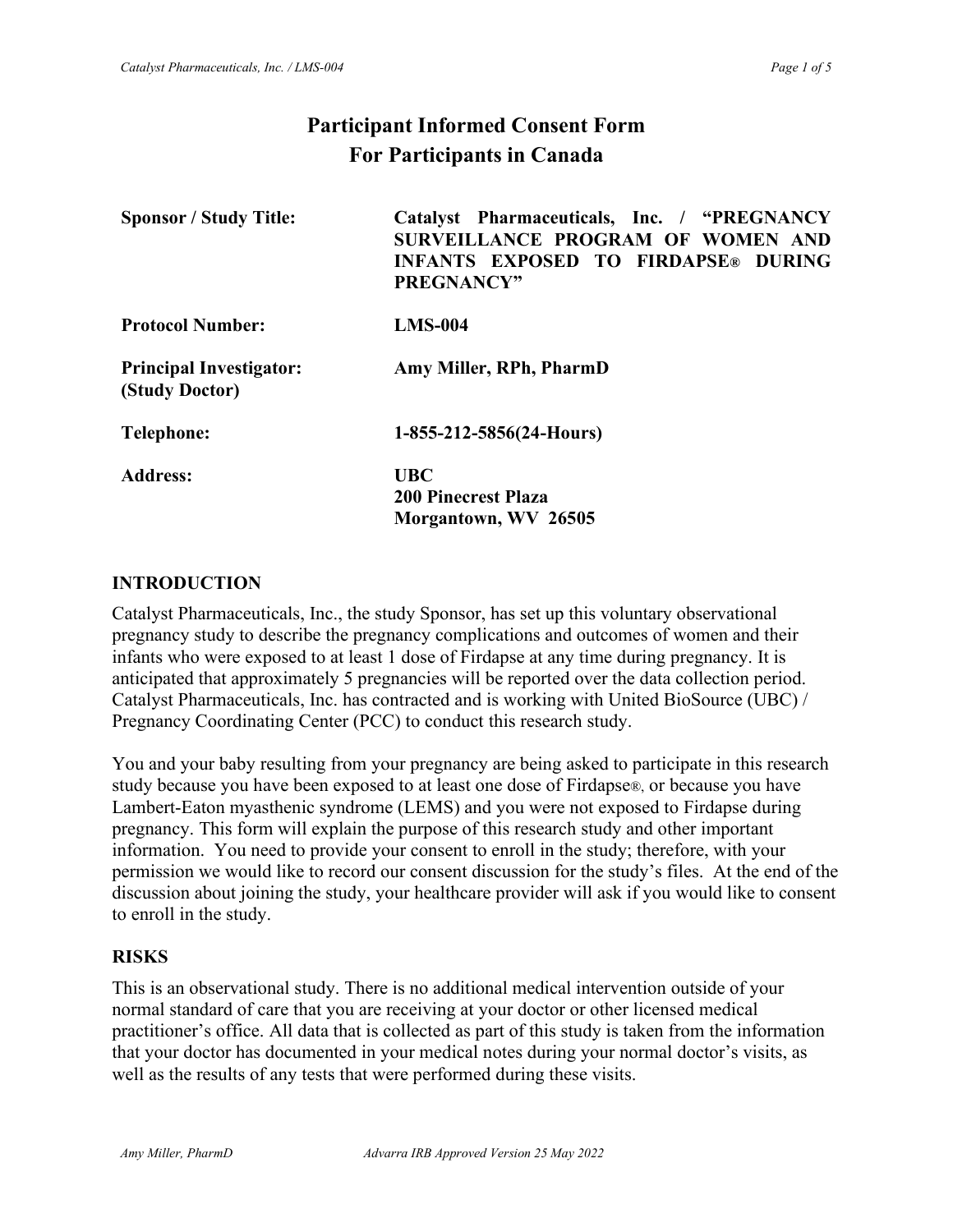There are no additional medical risks for you or your baby when you participate in this observational pregnancy study. While every effort will be made to safeguard your personal information, there is a small risk that your and your baby's information may be unintentionally disclosed. For this reason, absolute confidentiality cannot be guaranteed.

#### **BENEFITS**

There is no direct benefit for you or your baby for participating in this study. However, your participation in this study will help Catalyst Pharmaceuticals, Inc. to determine if there are any effects of Firdapse® on pregnant women or babies whose mothers were exposed to Firdapse® during pregnancy. The study data will be provided to regulatory agencies so that other women who become pregnant while being treated with Firdapse® can better understand the effects of Firdapse® on pregnant women and their babies.

## **PARTICIPATION**

Your participation in this study is strictly voluntary. To participate in the study, you will be asked to do the following:

- At the end of your discussion about joining the study, your healthcare provider will ask if you would like to consent to enroll in the study by signing and dating this consent form. We will be mailing/giving you a copy of this consent to you for your files.
- Provide information to the your healthcare provider at the time of enrollment (at time of consent) and additional information once per trimester during your pregnancy and at the following timepoints:
	- $\circ$  Pre-natal follow up visit at 34 weeks (Obstetric health care provider will be contacted)
	- o At the estimated date of delivery, and;
	- $\circ$  When your baby is 3, 6, 9, and 12 months of age.

## **INFORMATION**

During enrollment, your healthcare provider will ask you basic questions about your health and pregnancy, as well as your contact information, including your address and phone number. Your healthcare provider will also ask you to identify two secondary contacts. The secondary contacts must be someone outside of your household who are able to contact you in case your healthcare provider is unable to reach you.

You will be contacted by your healthcare provider one time during each trimester of your pregnancy, on the estimated date of delivery, and when your baby is 3, 6, 9 and 12 months of age, as needed. Your healthcare provider will collect the following information:

- Any changes in the contact information you provided at enrollment
- Any changes in the status of your pregnancy
- Any changes in Firdapse® treatment, if applicable, and changes in other medications
- Any pre-natal testing at the pre-natal follow up visit
- Any changes to your baby's health status when you are contacted when your baby is 3, 6, 9 and 12 months of age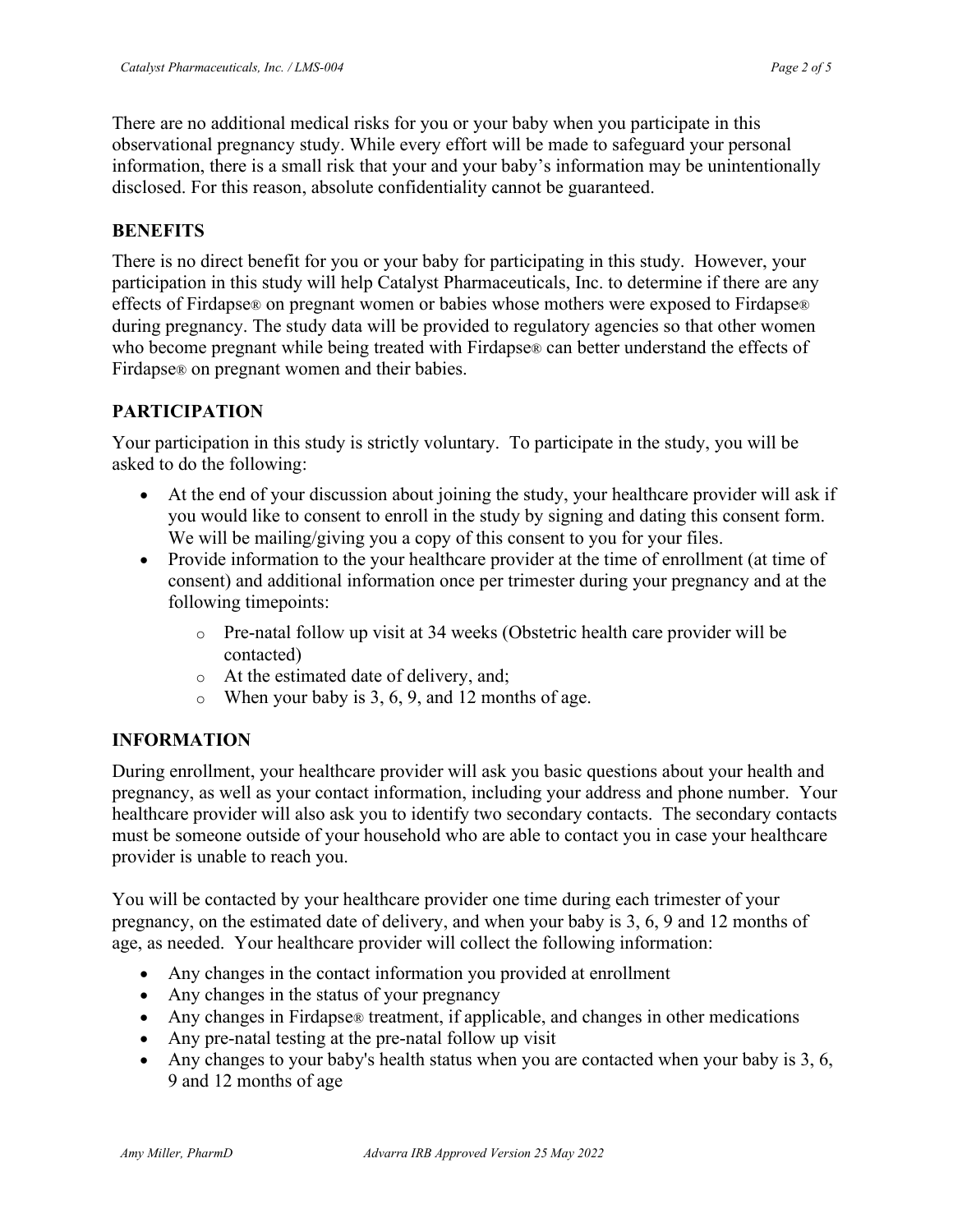## **COMPENSATION AND STUDY-RELATED EXPENSES**

This pregnancy surveillance program is being sponsored by Catalyst Pharmaceuticals, Inc.; the PCC is being paid by Catalyst Pharmaceuticals, Inc., to conduct the study.

During your participation, you will not be paid for the study-required phone calls described in this informed consent form.

There are no additional costs for your participation in this study. While you are in this study, the cost of your usual medical care, procedures, medications and doctor visits, will continue to be billed to you, the public health plan, or your private insurance (if any).

### **POSTING OF RESEARCH STUDY ON WEB**

A final study report will be reported at the conclusion of the study and will be available on *http://www.ClinicalTrials.gov*, as guidance provided by (STROBE). This Web site will not include information that can identify you. At most, the Web site will include a summary of the final study results.

A description of this study will also be available on FDA-Pregnancy-Registries@fds.hhs.gov, the Food and Drug Administration (FDA) Women's Health Research web site.

## **PRIVACY**

There is a small risk that your and your baby's information may be inappropriately disclosed. This means absolute confidentiality cannot be guaranteed.

This study will remain open for a minimum of 10 years. Your information will remain at the PCC until approximately 2 years after the end of the study.

Information from this study will be submitted to the Sponsor, the U.S. Food and Drug Administration (FDA), and possibly to Health Canada and governmental agencies in other countries. The results of this research study may be presented at meetings or in publications, but your and your baby's identity will not be disclosed.

To make sure that the health information collected in this study is accurate, it will need to be checked from time to time against your and your baby's medical records. Some persons may need to see these records in order to monitor the research and verify the accuracy of the study data, including:

- a limited number of representatives from the Sponsor (namely its monitors and auditors),
- the research ethics review board Advarra IRB (an independent ethics committee that reviewed the ethical aspects of this study to help protect the rights and welfare of study participants),
- government regulatory authorities including Health Canada, the U.S. Food and Drug Administration (FDA), and other foreign regulatory agencies.

Your study records, including confidential information about you and your baby collected during the study, will be kept at a secure location.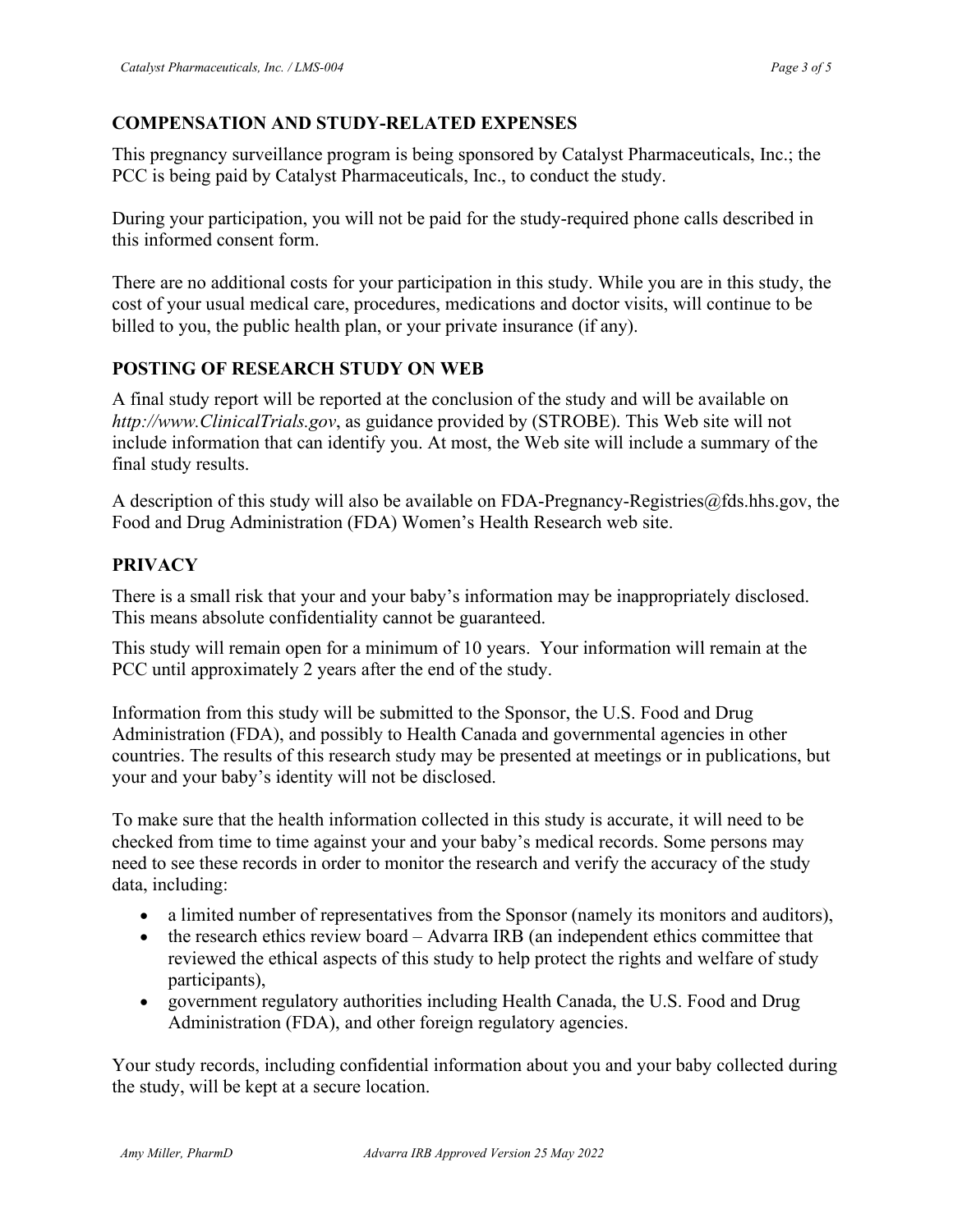While every effort will be made to protect the privacy of your and your baby's information, absolute confidentiality cannot be guaranteed. This does not limit the duty of the researchers and others to protect your privacy.

By signing and dating this information and consent form, you consent to the collection, access, use and disclosure of your and your baby's information as described above.

## **WITHDRAWAL**

Enrollment in the Firdapse Pregnancy Study is completely voluntary. You may leave the study for any reason at any time. If you decide to stop participating, the quality of your and your baby's medical care will not be affected, and you and your baby will not be penalized or lose any benefits that you and your baby may be entitled to. If you decide to leave the study before your participation has ended, Catalyst Pharmaceuticals, Inc., will still use the information collected before your withdrawal. The request for withdrawal from the study must be made to the PCC by you or your health care provider. The study investigator or the Sponsor can stop the study at any time without your consent.

The Investigator or the Sponsor can stop your participation at any time without your consent for the following reasons:

- If you fail to follow directions for participating in the study;
- If it is discovered that you do not meet the study requirements;
- If the study is canceled; or
- For administrative reasons.

#### **NEW FINDINGS**

Any new important information that is discovered during the study and which may influence your willingness to continue participation in the study will be provided to you in a timely manner.

## **ALTERNATIVES TO PARTICIPATION**

This pregnancy follow-up is for research purposes only. The only alternative is to not participate in this study.

## **WHOM TO CONTACT ABOUT THIS STUDY**

During the study, if you have questions, concerns or complaints about the study, please contact the Investigator at the telephone number listed on the first page of this consent document. An IRB is an independent committee established to help protect the rights of research participants. If you have any questions about your rights as a research participant, and/or concerns or complaints regarding this research study, contact**:**

• By mail:

Study Participant Adviser Advarra IRB 6100 Merriweather Drive, Suite 600 Columbia, MD 21044

• or call **toll free**: 877-992-4724